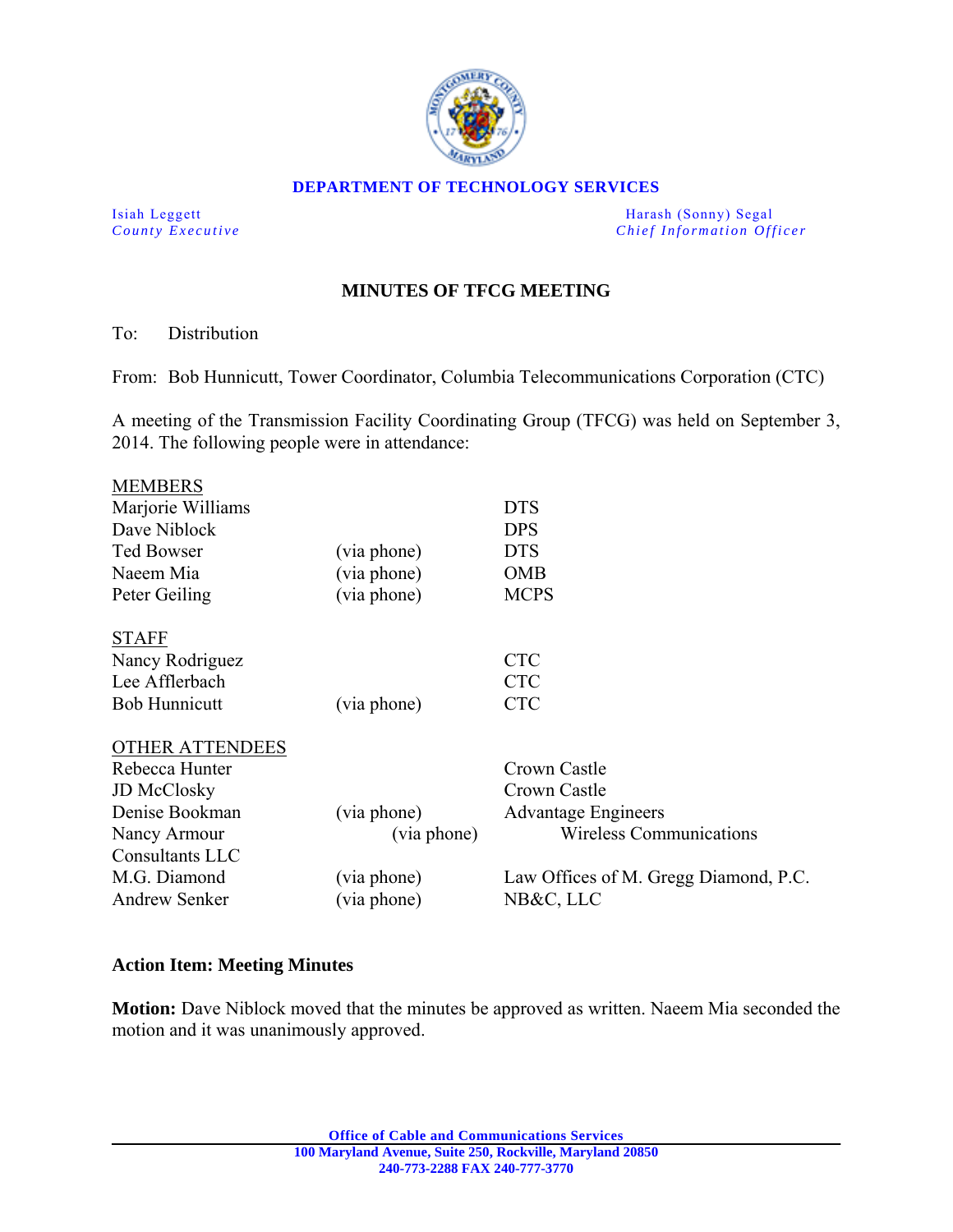Minutes of TFCG Meeting Held September 3, 2014 Page 2 of 5

### **Action Item: Consent Agenda**

- 1. Sprint application to add three 56"-high panel antennas at the 74', 80', and 84' levels atop a 68ꞌ-high office building on Knowles Associates LLC property located at 10400 Connecticut Avenue in Kensington (201407-17). *Minor Modification.*
- 2. Sprint application to add three 56"-high panel antennas at the 105' level atop a 98'-high apartment building on Summit Hill Joint Venture property located at 8484 16<sup>th</sup> Street in Silver Spring (201407-18). *Minor Modification.*
- 3. Sprint application to add three 56"-high panel antennas at the 149' and 161' levels on a 140'high apartment building on Park Ritchie Apartments property located at 7600 Maple Avenue in Takoma Park (201407-20). *Minor Modification.*
- 4. Sprint application to add three 56"-high panel antennas at the 151' level atop a 135'-high apartment building on Hillzo Limited Partnership property located at 9727 Mt. Pisgah Road in Silver Spring (201407-24). *Minor Modification*.
- 5. Crown Castle application to attach 30 panel antennas, 23"-high, atop 6 wooden PEPCO utility poles in the County public rights-of-way. See attached list of nodes (201408-03). *Colocation*
- 6. Crown Castle application to replace/relocate panel/omni-directional DAS antennas atop 38 wooden PEPCO/Verizon utility poles in the County public rights-of-way. See attached list of nodes (201408-06). *Minor Modification*.
- 7. Verizon application to add six 75"-high panel antennas at the 75' and 85' levels inside a 113'high steeple on Washington Jesus Baptist Church property located at 5144 Massachusetts Avenue in Bethesda (201409-01). *Minor Modification*.
- 8. Pfizer Aviation application to attach four omni-directional antennas, one at 22"-high, two at 44"-high and one at 20"-high, attached to a 1" diameter steel pole at the 54' level atop a 54' high office building on PSB Meadows LLC property located at 12501 Prosperity Drive in Silver Spring (201409-02). *Co-location*.
- 9. Sprint application to add three 56" panel antennas at the 74' level inside a faux chimney on Connecticut Avenue LLP property located at 8221 Garland Avenue in Silver Spring (201409-03). *Minor Modification*.
- 10. AT&T application to attach twelve panel antennas, nine at 76"-high and three at 73"-high, at the 169' level atop a 160'-high residential condominium building on Parkside Plaza Condo Association property located at 9039 Sligo Creek Parkway in Silver Spring (201409-11). *Colocation*.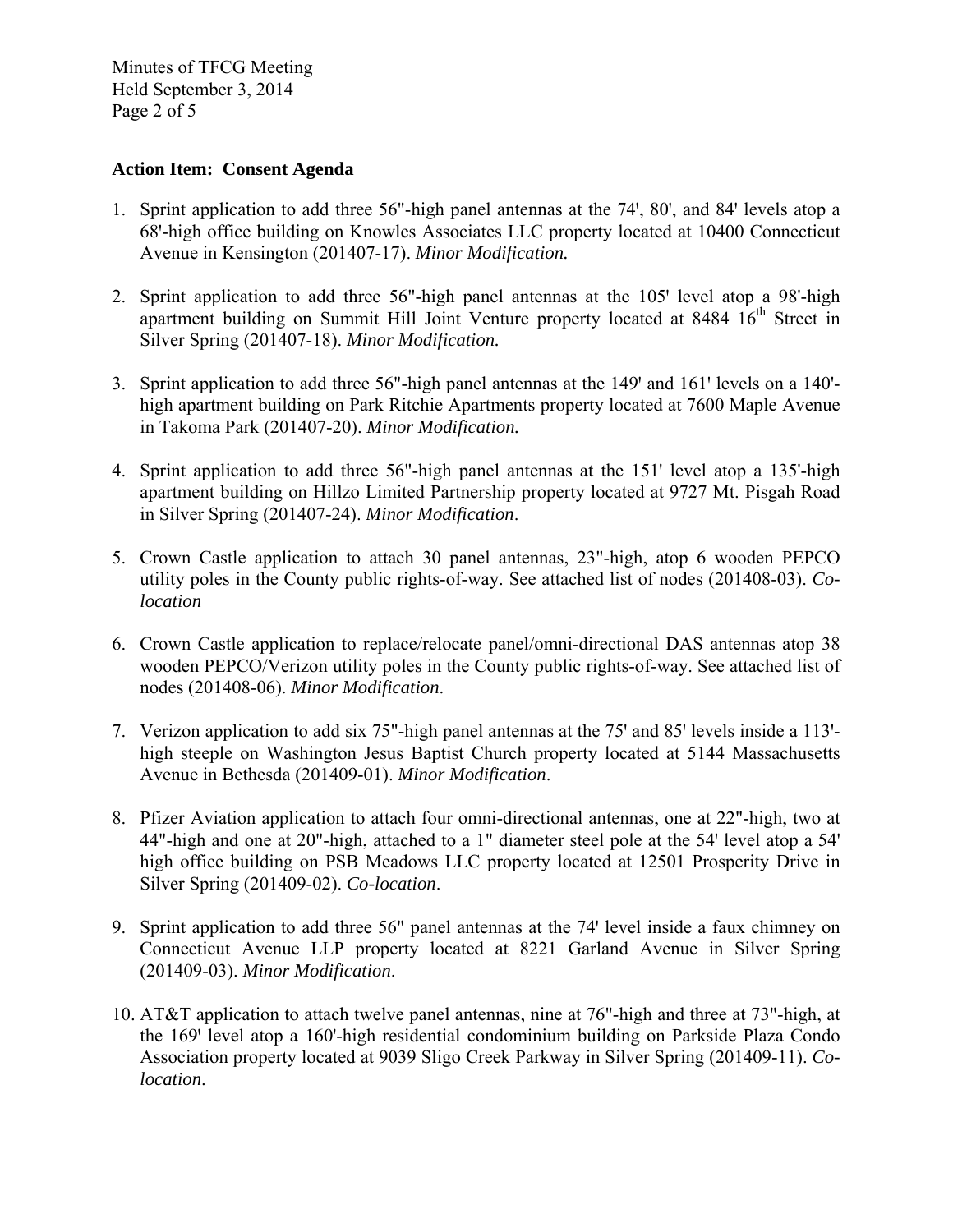Minutes of TFCG Meeting Held September 3, 2014 Page 3 of 5

**Motion:** Naeem Mia moved that the Consent Agenda be approved. Peter Geiling seconded the motion and it was unanimously approved.

## **Regular Agenda**

Action Item: Sprint application to add three 56"-high panel antennas at the 140'-high level on a 204'-high water tank on WSSC property located at 2201 Industrial Parkway in Silver Spring (201407-19). *Minor Modification*. *Conditioned on applicant providing written approval from WSSC at the time of permitting that WSSC approves of the attachment.* 

**Motion:** Dave Niblock moved that the application be recommended as conditioned by the Tower Coordinator. Naeem Mia seconded the motion and it was unanimously approved.

Action Item: Sprint application to add three 56"-high panel antennas at the 115' level on a 122'high water tank on WSSC property located at 7005B Radnor Road in Bethesda (201407-21). *Minor Modification. Conditioned on applicant providing written approval from WSSC at the time of permitting stating that WSSC approves of the attachment.* 

**Motion:** Dave Niblock moved that the application be recommended as conditioned by the Tower Coordinator. Naeem Mia seconded the motion and it was unanimously approved.

**Action Item:** Sprint application to add three 56"-high panel antennas at the 150' level on a 150'high monopole on WSSC property located at 12200 River Road in Potomac (201407-22). *Minor Modification*. *Conditioned on applicant providing written approval from WSSC at the time of permitting stating that WSSC approves of the attachment.*

**Motion:** Dave Niblock moved that the application be recommended as conditioned by the Tower Coordinator. Naeem Mia seconded the motion and it was unanimously approved.

Action Item: Sprint application to add three 56"-high panel antennas at the 154' level on a 183'high water tank on WSSC property located at 12405 Georgia Avenue in Silver Spring (201407- 23). *Minor Modification*. *Conditioned on applicant providing written approval from WSSC at the time of permitting that WSSC approves of the attachment.*

**Motion:** Dave Niblock moved the application be recommended as conditioned by the Tower Coordinator. Naeem Mia seconded the motion and it was unanimously approved.

Action Item: Sprint application to add three 56"-high panel antennas at the 35' level on a 38'high water tank on WSSC property located at 24213 Ridge Road in Damascus (201407-25). *Minor Modification*. *Conditioned on applicant providing written approval from WSSC at the time of permitting that WSSC approves of the attachment.*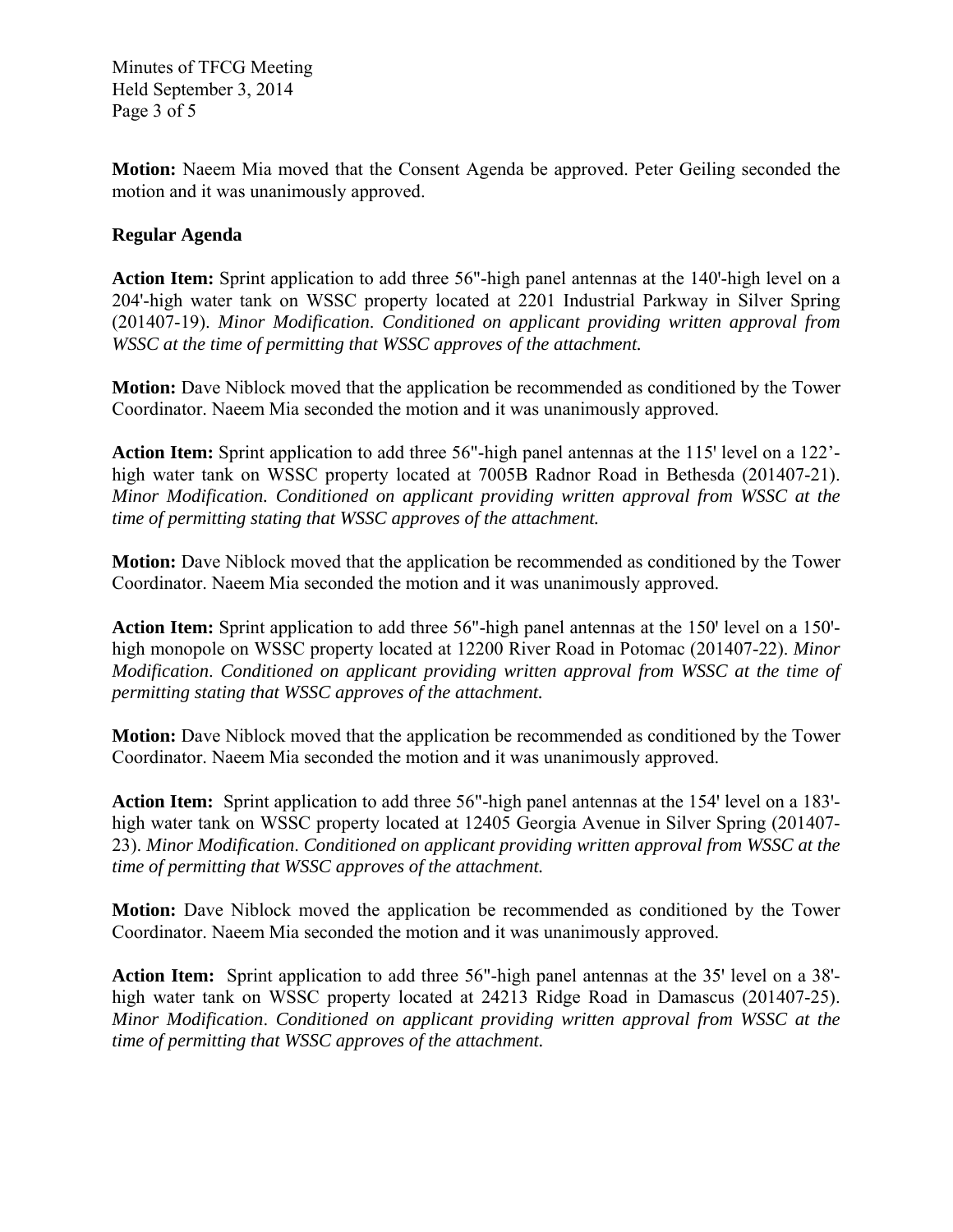Minutes of TFCG Meeting Held September 3, 2014 Page 4 of 5

**Motion:** Dave Niblock moved that the application be recommended as conditioned by the Tower Coordinator. Naeem Mia seconded the motion and it was unanimously approved.

**Action Item:** AT&T application to add three remote radio heads at the 125' level on a 110'-high water tank on WSSC property located at 1945 Seminary Place in Silver Spring (201409-10). *Minor Modification*. *Conditioned on applicant providing written approval from WSSC at the time of permitting stating that WSSC approves of the attachment.* 

**Motion:** Dave Niblock moved the application be recommended as conditioned by the Tower Coordinator. Naeem Mia seconded the motion and it was unanimously approved.

**Action Item:** Crown Castle application to attach three 23" high panel antennas atop 22 wooden PEPCO and Verizon utility poles in the County public rights-of-way. See attached list of nodes (201408-04). Co-Location. *Conditioned on approval for modifications to any sites as may be required by the Montgomery County Historical Preservation Committee and the MNCPPC Rustic Roads Advisory Committee.*

Bob Hunnicutt summarized the application noting that a subsidiary of Crown Castle now owns all the DAS networks in the County and that these applications are designed to upgrade some of the nodes (antenna locations) to permit inclusion of Verizon Wireless services and to add capacity to existing coverage in the County. These upgrades will also allow AT&T and/or Sprint to expand existing coverage from these node locations. He explained the design of the proposed concealment canisters with antennas within, will be attached and mounted atop the poles. Some of the hardware or some of the poles will be replaced to accommodate the additional weight of the new antennas or NESC electrical facility, and one new pole will be added for coverage reasons.

Lee Afflerbach added that these facilities are being designed to standardize the mounting configurations atop the poles, which will permit sharing of facilities among the carriers providing service from the antennas, and allow for future expansion of DAS services in the community. He noted that the concealment canister minimizes the visual impact of the antennas atop the poles.

**Motion:** Dave Niblock moved that the applications be recommended as conditioned by the Tower Coordinator. Naeem Mia seconded the motion and it was unanimously approved.

Action Item: Crown Castle applications to attach three 23" high panel antennas atop 9 wooden PEPCO and Verizon utility poles in the County public rights-of-way. See attached list of nodes (201408-05). Co-location. *Conditioned on approval for modifications to any sites as may be required by the Montgomery County Historical Preservation Committee and the MNCPPC Rustic Roads Advisory Committee.*